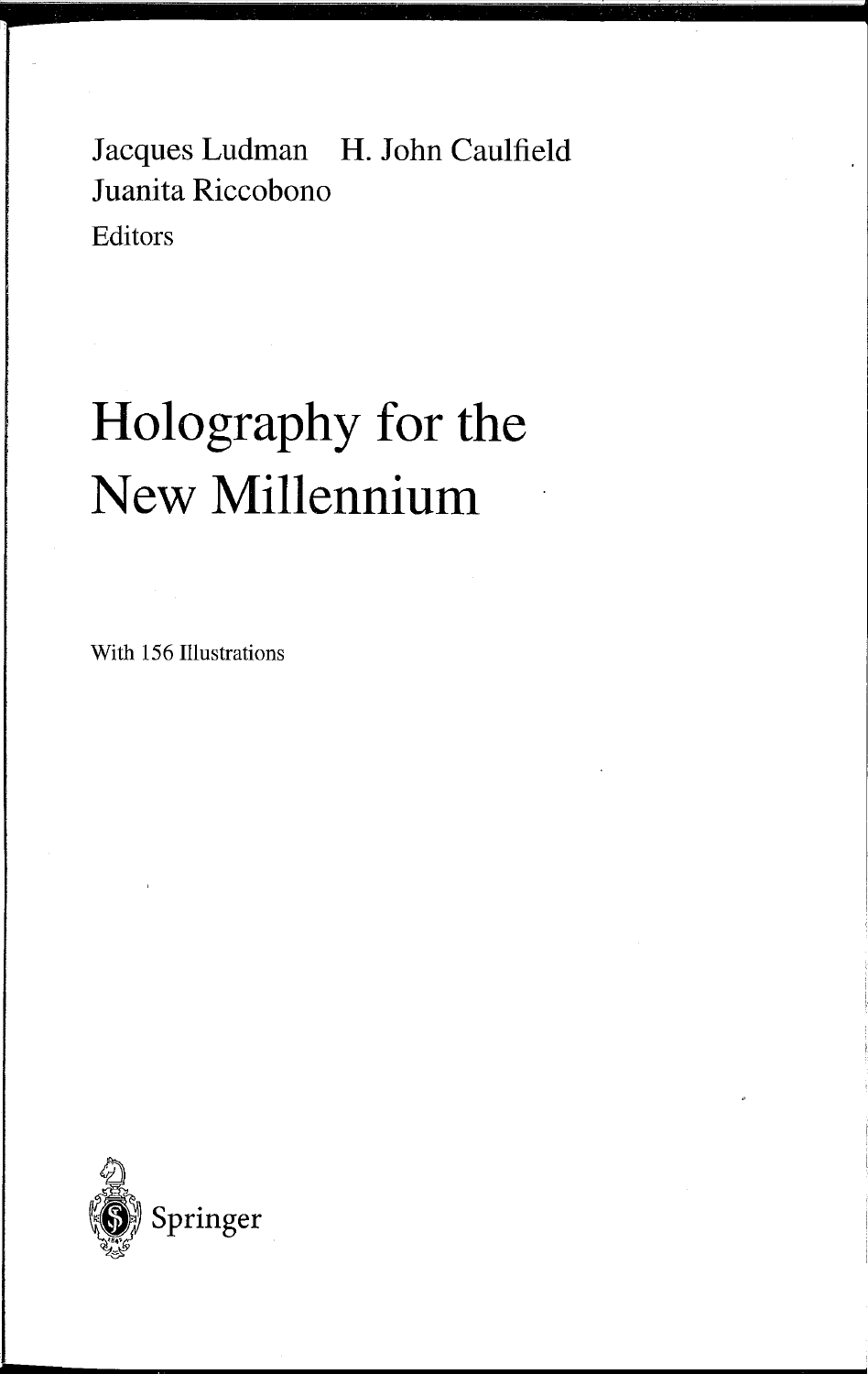Jacques Ludman Northeast Photosciences, Inc. 18 Flagg Road Hollis, NH 03049 USA jludman@charter.net

I i

r"

H. John Caulfield Department of Physics Fisk University 1000 Seventeenth Avenue, N. Nashville, TN 37208 USA hjc@dubois.fisk.edu

Juanita Riccobono Microphotonics Group Optical Switch Corporation 65 Wiggins Avenue Bedford, MA 01730 USA jricco@attglobal.net

j

Library of Congress Cataloging-in-Publication Data Holography for the new millennium / editors, Jacques Ludman, H. John Caulfield, Juanita Riccobono. p. cm.

Includes bibliographical references and index. ISBN 0-387-95334-5 (alk. paper) 1. Holography. I. Caulfield, HJ. (Henry John), 1936- 11. Ludman, Jacques E. **III.** Riccobono, Juanita. TA1540.H663 2002 621.36'75--dc21 2001042961

ISBN 0-387-95334-5 Printed on acid-free paper.

© 2002 Springer-Verlag New York, Inc.

All rights reserved. This work may not be translated or copied in whole or in part without the written permission of the publisher (Springer-Verlag New York, Inc., 175 Fifth Avenue, New York, NY 10010, USA), except for brief excerpts in connection with reviews or scholarly analysis. Use in connection with any form of information storage and retrieval, electronic adaptation, computer software, or by similar or dissimilar methodology now known or hereafter developed is forbidden.

The use in this publication of trade names, trademarks, service marks, and similar terms, even if they me not identified as such, is not to be taken as an expression of opinion as to whether or not they are subject to proprietary rights.

Printed in the United States of America.

9 8 7 6 5 4 3 2 I SPIN 10844781

www.springer-ny.eom

Springer-Verlag New York Berlin Heidelberg *A member of BerteismannSpringer Science+Business Media GmbH*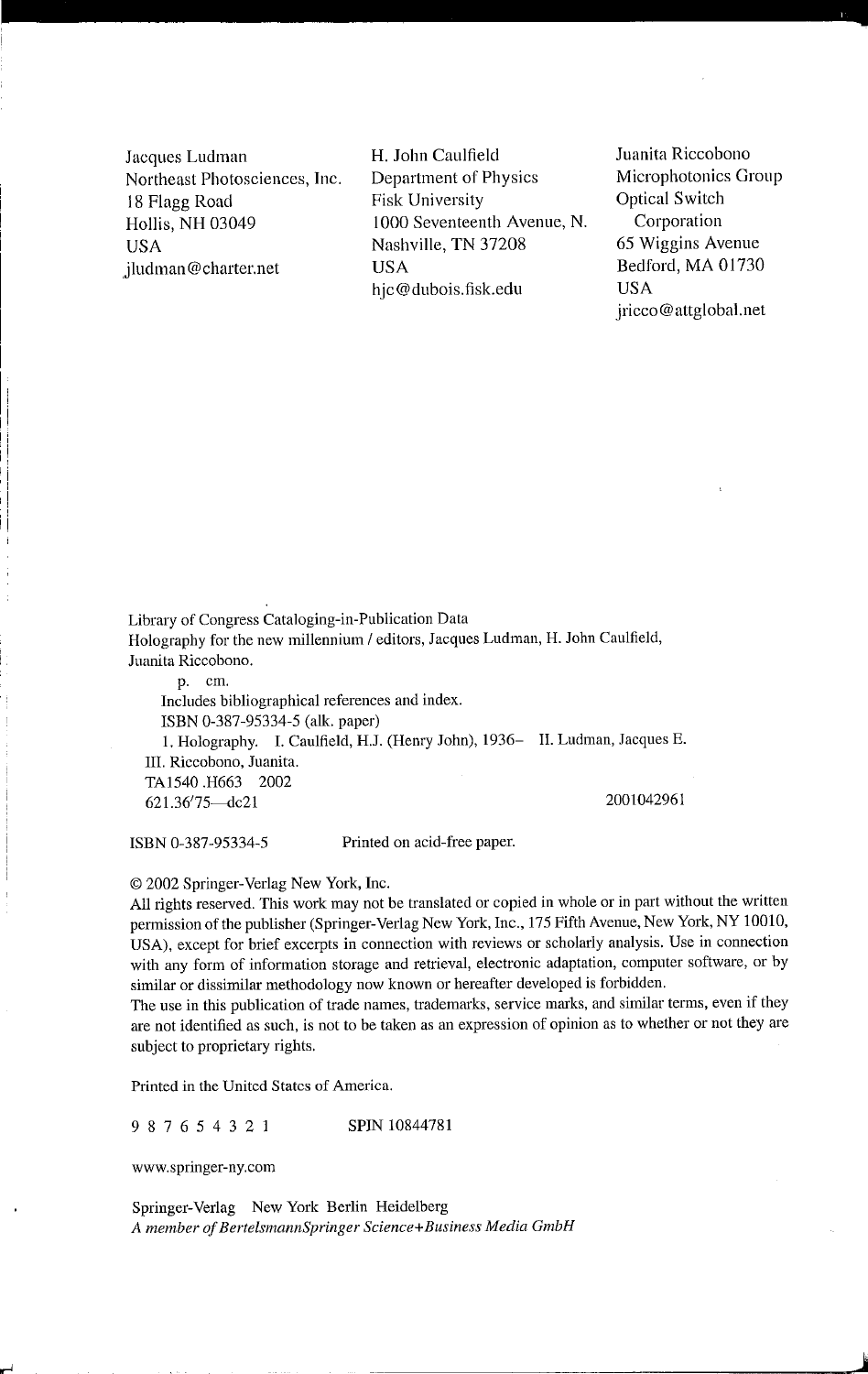# **Contents**

|          | Preface<br><b>Contributors</b>                 |    |  |
|----------|------------------------------------------------|----|--|
| T        | <b>Overview</b>                                |    |  |
|          | <b>Where Holography Is Going</b>               | 3  |  |
| $\bf\Pi$ | <b>Display Holography</b>                      | 11 |  |
| 1        | <b>Color Holograms</b>                         |    |  |
|          |                                                | 13 |  |
|          | 1.1                                            | 13 |  |
|          | 1.2<br>The History of Color Holography         | 14 |  |
|          | Recording of Color Holograms<br>1.3            | 17 |  |
|          | Laser Wavelengths for Color Holograms<br>1.3.1 | 18 |  |
|          | Setup for Recording Color Holograms<br>1.3.2   | 21 |  |
|          | Processing of Color Holograms<br>1.3.3         | 23 |  |
|          | Evaluation of Color Holograms<br>1.4           | 25 |  |
|          | 1.5<br>Color Holography in the 21st Century    | 29 |  |
|          |                                                | 31 |  |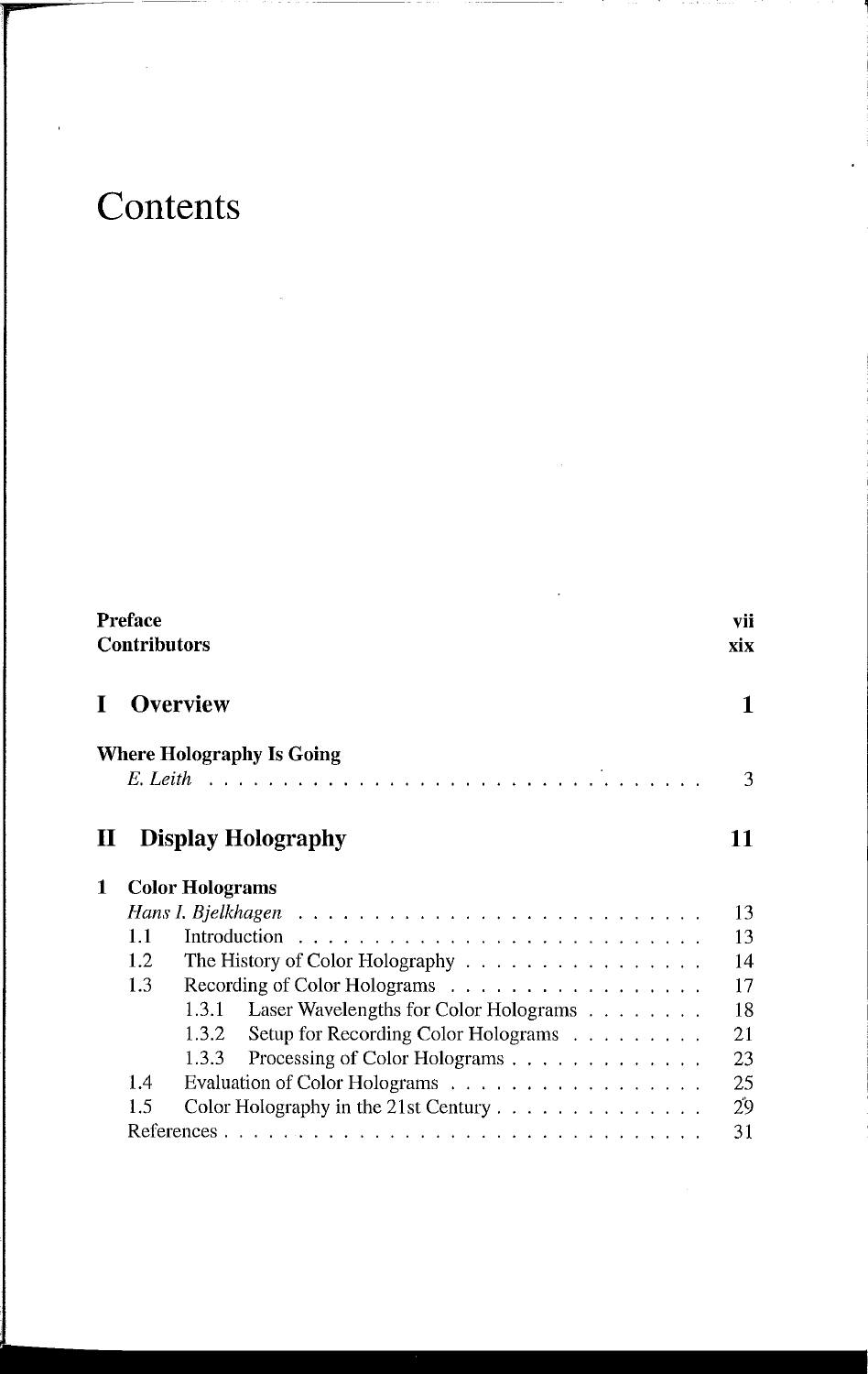j

#### 2 **Real-Time Autostereoscopic 3D Displays**

|                |     | Tin M. Aye, Andrew Kostrzewski, Gajendra Savant, Tomasz Jannson,                                                                                                                                                                                   |    |
|----------------|-----|----------------------------------------------------------------------------------------------------------------------------------------------------------------------------------------------------------------------------------------------------|----|
|                |     | and Joanna Jannson                                                                                                                                                                                                                                 | 37 |
|                | 2.1 | Introduction<br>the contract of the contract of the contract of the contract of the contract of the contract of the contract of                                                                                                                    | 37 |
|                | 2.2 |                                                                                                                                                                                                                                                    | 39 |
|                | 2.3 | Autostereoscopic 3D Display System                                                                                                                                                                                                                 | 40 |
|                |     | Design of POC's Autostereoscopic 3D Display<br>2.3.1                                                                                                                                                                                               | 42 |
|                |     | 2.3.2                                                                                                                                                                                                                                              | 42 |
|                |     | 2.3.3                                                                                                                                                                                                                                              | 42 |
|                | 2.4 | 3D Holographic Technology                                                                                                                                                                                                                          | 43 |
|                |     | Holographic 3D Multiplexing<br>2.4.1                                                                                                                                                                                                               |    |
|                |     |                                                                                                                                                                                                                                                    | 46 |
|                |     | Experimental Fabrication of 3D<br>2.4.2                                                                                                                                                                                                            |    |
|                |     |                                                                                                                                                                                                                                                    | 47 |
|                | 2.5 | Development of Portable Monitor for 3D                                                                                                                                                                                                             |    |
|                |     |                                                                                                                                                                                                                                                    | 49 |
|                | 2.6 |                                                                                                                                                                                                                                                    | 52 |
|                |     |                                                                                                                                                                                                                                                    | 53 |
|                |     |                                                                                                                                                                                                                                                    |    |
|                |     |                                                                                                                                                                                                                                                    |    |
| $\mathbf{III}$ |     | <b>Special Modalities and Methods</b>                                                                                                                                                                                                              | 57 |
| 3              |     | <b>Edge-Lit Holograms</b>                                                                                                                                                                                                                          |    |
|                |     |                                                                                                                                                                                                                                                    | 59 |
|                | 3.1 |                                                                                                                                                                                                                                                    | 59 |
|                | 3.2 | Background<br><u>. Die beschriften der Beschrift der Beschrift der Beschrift der Beschrift der Beschrift der Beschrift der Beschrift der Beschrift der Beschrift der Beschrift der Beschrift der Beschrift der Beschrift der Beschrift der Bes</u> | 60 |
|                | 3.3 | <b>Slanted Fringes</b>                                                                                                                                                                                                                             | 64 |
|                |     | 3.3.1<br>Standard Reflection Hologram                                                                                                                                                                                                              | 65 |
|                |     | 3.3.2<br>Standard Transmission Hologram                                                                                                                                                                                                            | 66 |
|                |     | 3.3.3                                                                                                                                                                                                                                              | 67 |
|                |     | 3.3.4<br>Limits on Fringe Slant Angle Defines Boundaries of                                                                                                                                                                                        |    |
|                |     |                                                                                                                                                                                                                                                    | 67 |
|                | 3.4 |                                                                                                                                                                                                                                                    | 69 |
|                | 3.5 |                                                                                                                                                                                                                                                    | 72 |
|                |     |                                                                                                                                                                                                                                                    | 75 |
|                |     |                                                                                                                                                                                                                                                    |    |
| 4              |     | <b>Subwavelength Diffractive Optical Elements</b>                                                                                                                                                                                                  |    |
|                |     | Joseph N. Mait, Dennis W. Prather, and Neal C. Gallagher                                                                                                                                                                                           | 79 |
|                |     |                                                                                                                                                                                                                                                    | 79 |
|                | 4.2 | Computer-Generated Holography and Fabrication                                                                                                                                                                                                      | 80 |
|                | 4.3 | Rigorous Diffraction Models and Analysis                                                                                                                                                                                                           | 82 |
|                | 4.4 |                                                                                                                                                                                                                                                    | 86 |
|                |     | Axi-symmetric Modeling<br>4.4.1                                                                                                                                                                                                                    | 86 |
|                |     | 4.4.2                                                                                                                                                                                                                                              | 87 |
|                |     | Hybrid Scalar-Vector<br>4.4.3                                                                                                                                                                                                                      | 88 |

4.4.3 Hybrid Scalar-Vector . .

......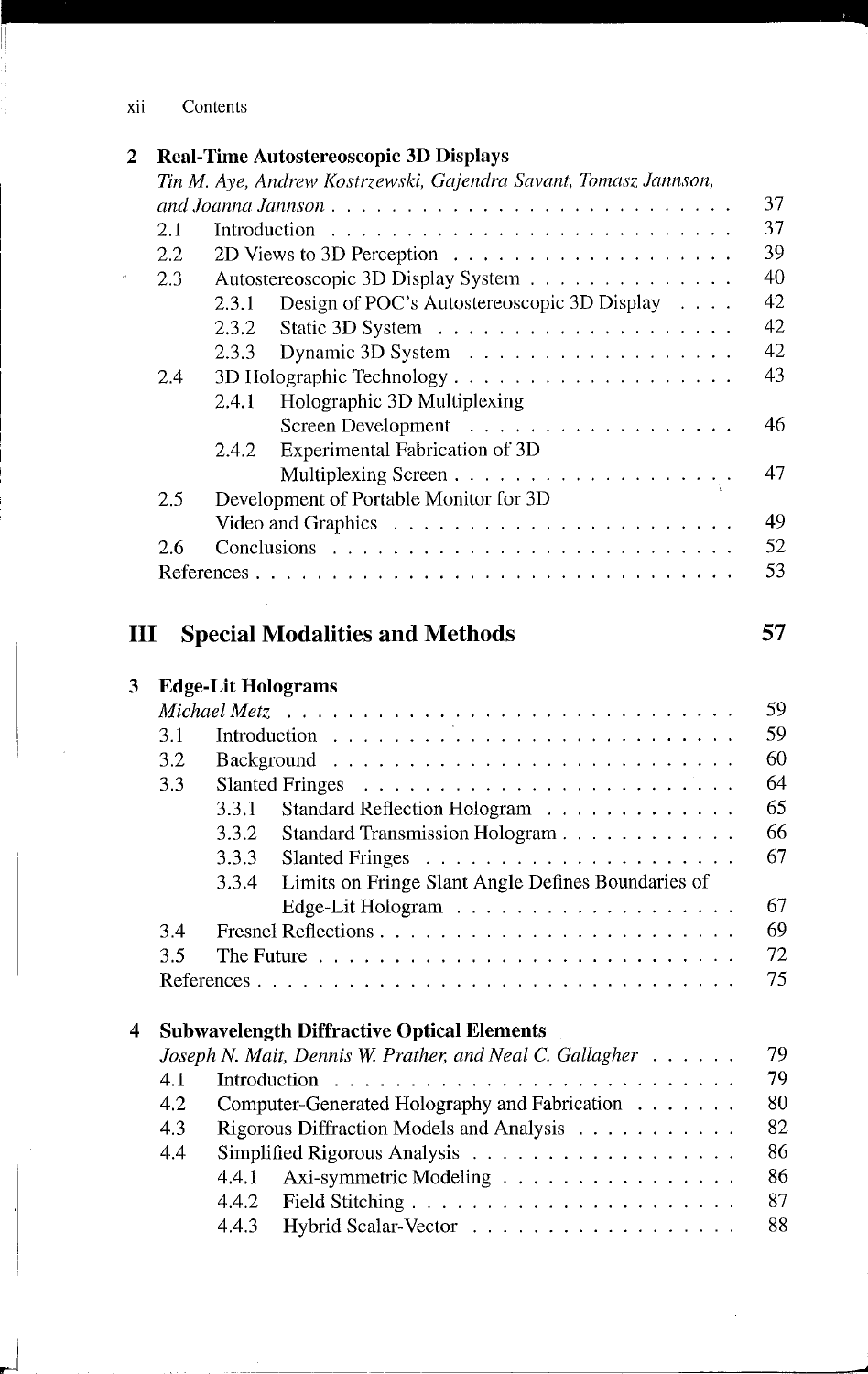| Contents | X111 |
|----------|------|
|          |      |

Construction Co

|   | 4.5 |                |                                                                                                                                                  | 89         |
|---|-----|----------------|--------------------------------------------------------------------------------------------------------------------------------------------------|------------|
|   |     | 4.5.1          |                                                                                                                                                  | 89         |
|   |     | 4.5.2          |                                                                                                                                                  | 92         |
|   | 4.6 |                |                                                                                                                                                  | 94         |
|   |     |                |                                                                                                                                                  | 95         |
|   |     |                |                                                                                                                                                  |            |
| 5 |     |                | <b>Coherence-Gated Holograms</b>                                                                                                                 |            |
|   |     |                | Christopher Lawson and Denise Brown-Anderson                                                                                                     | 101        |
|   | 5.1 | Introduction   |                                                                                                                                                  | 101        |
|   | 5.2 |                | Imaging with Photorefractive Crystals                                                                                                            | 103        |
|   |     | 5.2.1          |                                                                                                                                                  | 104        |
|   |     | 5.2.2          | NLO Properties of the BaTiO <sub>3</sub> Crystal $\ldots \ldots \ldots$                                                                          | 105        |
|   |     | 5.2.3          | Coherence-Based Imaging with the                                                                                                                 | $\bar{L}$  |
|   |     |                | BaTiO <sub>3</sub> Crystal $\ldots \ldots \ldots \ldots \ldots \ldots \ldots$                                                                    | 106        |
|   |     | 5.2.4          | Imaging Through a Scattering Media with the                                                                                                      |            |
|   |     |                |                                                                                                                                                  | 107        |
|   | 5.3 |                | Imaging with Dye-Doped Liquid Crystals                                                                                                           | 109        |
|   |     | 5.3.1          | Depth-Resolved Imaging with Dye-Doped                                                                                                            |            |
|   |     |                |                                                                                                                                                  | 110        |
|   |     | 5.3.2          | Imaging Through a Scattering Media                                                                                                               | 112        |
|   | 5.4 |                |                                                                                                                                                  | 115        |
|   |     |                |                                                                                                                                                  |            |
|   |     |                |                                                                                                                                                  | 118        |
|   |     |                |                                                                                                                                                  |            |
| 6 |     |                | <b>Sculpturing of Three-Dimensional Light Fields</b>                                                                                             |            |
|   |     |                | by Iterative Optimization                                                                                                                        |            |
|   |     |                |                                                                                                                                                  | 121        |
|   | 6.1 | Introduction   |                                                                                                                                                  | 121        |
|   | 6.2 |                | Holography and Three-Dimensional Imaging                                                                                                         | 121        |
|   | 6.3 |                | Fundamental Limitations for Generating Three-Dimensional                                                                                         |            |
|   |     | Wave-Fields    |                                                                                                                                                  | 124        |
|   |     | 6.3.1          | Limitations in the Spectral Domain                                                                                                               | 124        |
|   | ţ   | 6.3.2          | Spectral Domain of Intensity Distributions                                                                                                       | 127        |
|   |     | 6.3.3          | The Degrees of Freedom in a 3D Domain                                                                                                            | 127        |
|   | 6.4 |                | Specification of the Wave-Field Distribution in                                                                                                  |            |
|   |     |                | Three-Dimensional Domains<br>.<br>In the company of the company of the company of the company of the company of the company of the company of th | 129        |
|   | 6.5 |                |                                                                                                                                                  | 130        |
|   |     | 6.5.1          | DOE Design as an Optimization Problem                                                                                                            |            |
|   |     |                |                                                                                                                                                  | 130        |
|   |     | 6.5.2          |                                                                                                                                                  | 131        |
|   |     | 6.5.3          |                                                                                                                                                  | 133        |
|   |     | 6.5.4          |                                                                                                                                                  | 134        |
|   | 6.6 |                |                                                                                                                                                  | 135        |
|   |     | 6.6.1          | General Statement of the Synthesis Problem                                                                                                       | 135        |
|   |     | 6.6.2          |                                                                                                                                                  | 136        |
|   |     | 6.6.3<br>6.6.4 | Optimization: Set Theoretic Approach                                                                                                             | 137<br>139 |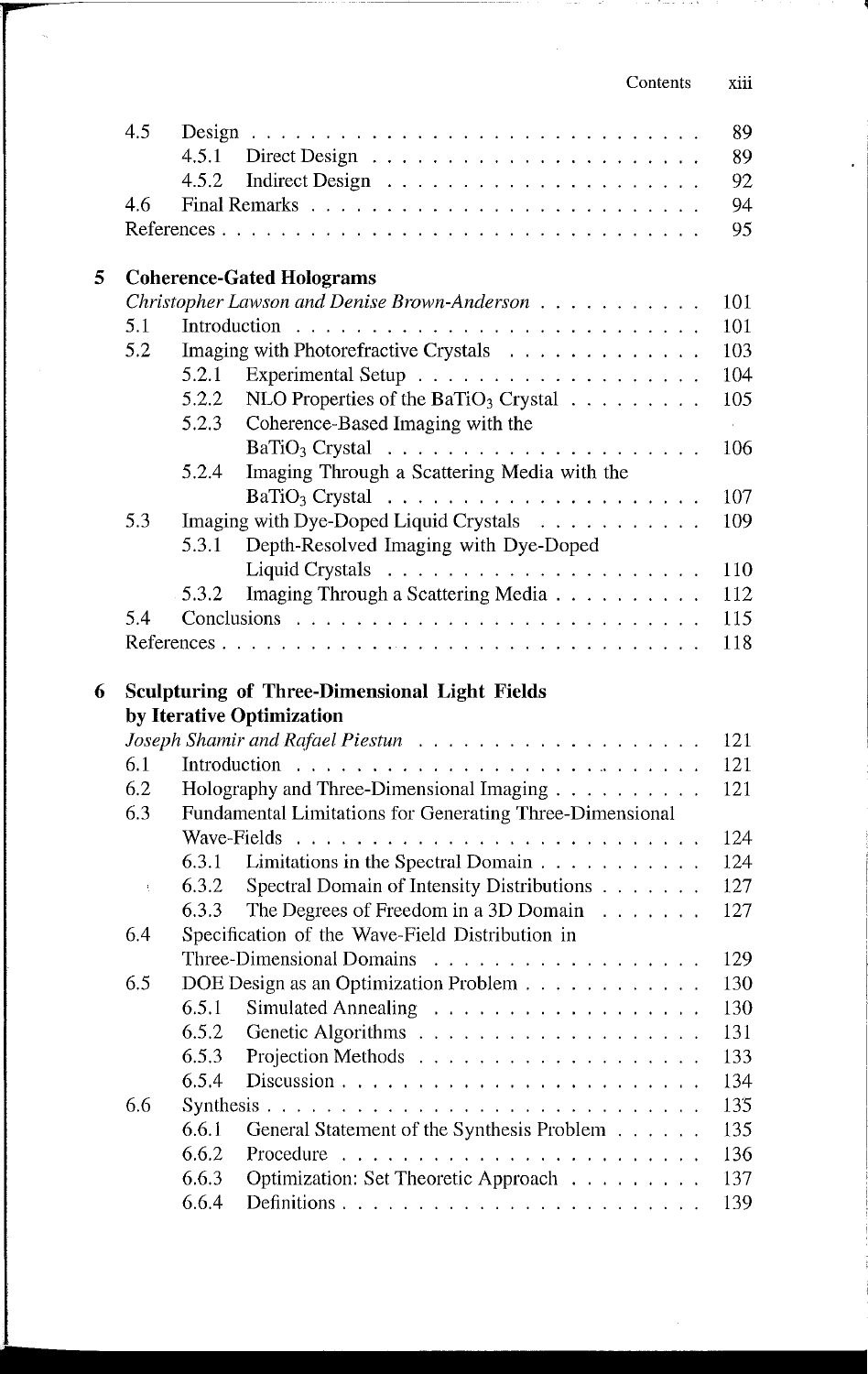$\epsilon$ 

T

|      | 6.6.5 Algorithm: Block Projections 139                                           |  |
|------|----------------------------------------------------------------------------------|--|
|      |                                                                                  |  |
| -6.7 | Examples of Special Light Distributions 140                                      |  |
|      | 6.7.1 Nondiffracting Beams 141                                                   |  |
|      | 6.7.2 Extinction and Regeneration 144                                            |  |
|      | 6.7.3 Helicoidal Beams $\ldots$ $\ldots$ $\ldots$ $\ldots$ $\ldots$ $\ldots$ 145 |  |
|      |                                                                                  |  |
| 6.8  | Discussion and Future Prospects 148                                              |  |
|      |                                                                                  |  |
|      |                                                                                  |  |

**155** 

--------------------~

## **IV Applications**

| 7 |     | <b>Solar Holography</b>                                                                                                                                                                                                                                |
|---|-----|--------------------------------------------------------------------------------------------------------------------------------------------------------------------------------------------------------------------------------------------------------|
|   |     | 157<br>Juanita R. Riccobono and Jacques E. Ludman $\ldots \ldots \ldots \ldots$                                                                                                                                                                        |
|   | 7.1 | 157                                                                                                                                                                                                                                                    |
|   | 7.2 | 158                                                                                                                                                                                                                                                    |
|   | 7.3 | 160                                                                                                                                                                                                                                                    |
|   | 7.4 | 162                                                                                                                                                                                                                                                    |
|   |     | 164                                                                                                                                                                                                                                                    |
|   |     | 164<br>7.4.2                                                                                                                                                                                                                                           |
|   | 7.5 | 165                                                                                                                                                                                                                                                    |
|   |     | 166<br>7.5.1<br>Commercial and Residential                                                                                                                                                                                                             |
|   |     | 7.5.2<br>166                                                                                                                                                                                                                                           |
|   |     | 7.5.3<br>167                                                                                                                                                                                                                                           |
|   | 7.6 | Thermal $\ldots \ldots \ldots \ldots \ldots \ldots \ldots \ldots \ldots \ldots$<br>167                                                                                                                                                                 |
|   |     | 7.6.1<br>Heat and Power Generation<br>167                                                                                                                                                                                                              |
|   |     | 168<br>Architectural Applications<br>7.6.2                                                                                                                                                                                                             |
|   |     | Thermal Photovoltaic Power Generation<br>169<br>7.6.3                                                                                                                                                                                                  |
|   | 7.7 | Solar Chemistry and Detoxification<br>170                                                                                                                                                                                                              |
|   | 7.8 | Antireflection<br>170<br>and a construction of the construction of the construction of the construction of the construction of the construction of the construction of the construction of the construction of the construction of the construction of |
|   | 7.9 | 171<br>Conclusion and Future Prospects                                                                                                                                                                                                                 |
|   |     | 172                                                                                                                                                                                                                                                    |
|   |     |                                                                                                                                                                                                                                                        |

#### **8 Holographic Optical Memories**

|     | Philip Hemmer, Selim Shahriar, Jacques Ludman,         |       |
|-----|--------------------------------------------------------|-------|
|     |                                                        | 179   |
| 8.1 |                                                        |       |
| 8.2 | Page-Oriented, Bragg-Selective, Holographic            |       |
|     |                                                        | 180   |
| 8.3 | Materials for Bragg-Selective Holographic Memories     | -181  |
| 8.4 | Architecture for Writing Bragg-Selective Holographic   |       |
|     |                                                        | 183   |
| 8.5 | Rapid Identification of Images via Optical Correlation | 186   |
| 8.6 | Secure Archival Storage of Large Quantities of Data    | - 188 |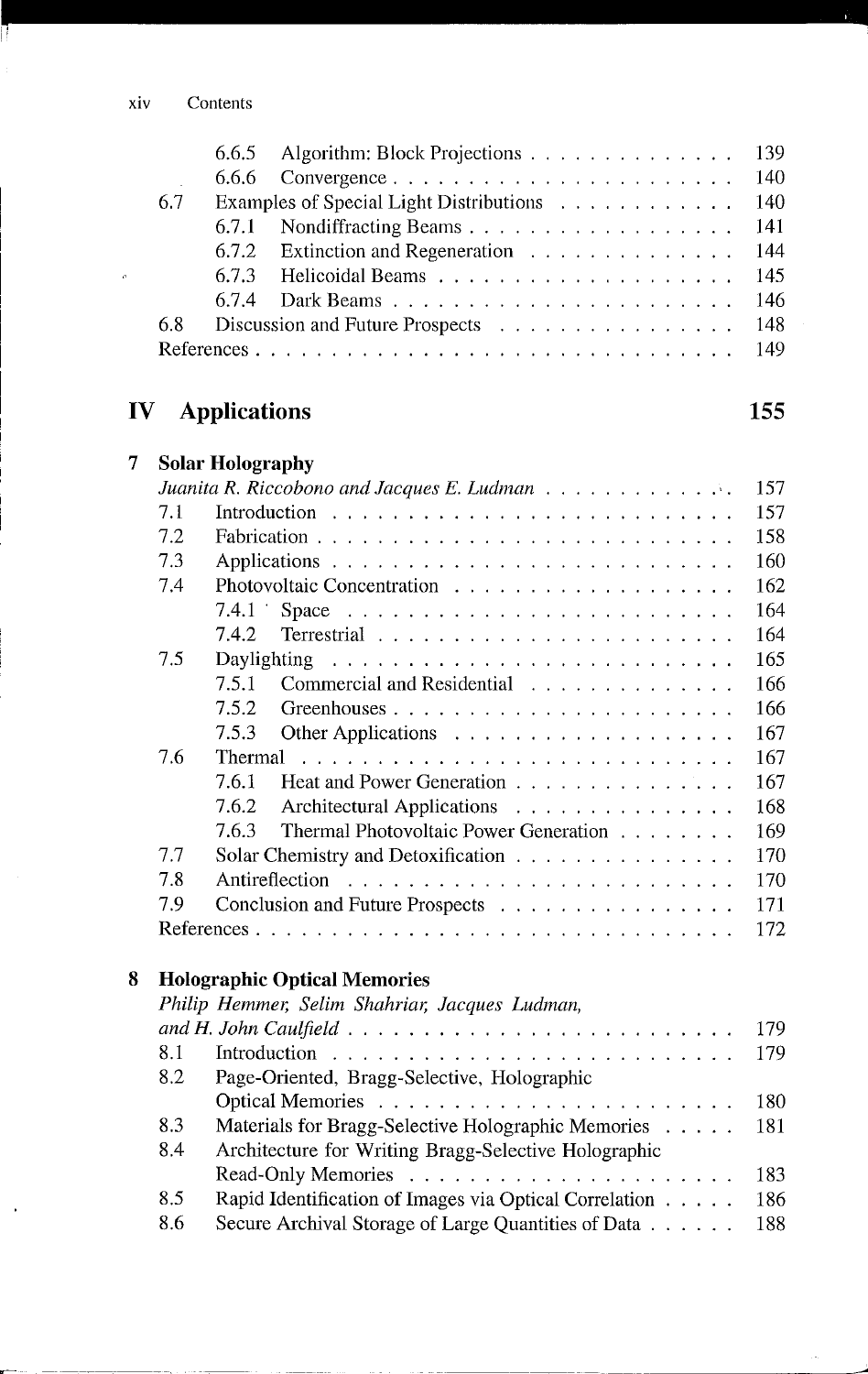| Contents | XV |
|----------|----|
|----------|----|

in a Sil

 $\cdots$ 

|   | 8.7  |              | Summary                                                                                                                                                                                                                           | 189<br>189 |
|---|------|--------------|-----------------------------------------------------------------------------------------------------------------------------------------------------------------------------------------------------------------------------------|------------|
| 9 |      |              | Holography and Speckle Techniques Applied to<br><b>Nondestructive Measurement and Testing</b>                                                                                                                                     |            |
|   |      |              |                                                                                                                                                                                                                                   | 191        |
|   | 9.1  | Introduction |                                                                                                                                                                                                                                   | 191        |
|   | 9.2  |              |                                                                                                                                                                                                                                   | 191        |
|   |      | 9.2.1        | Schemes for Recording and Reconstructing                                                                                                                                                                                          |            |
|   |      |              | Holographic Interference                                                                                                                                                                                                          | 192        |
|   |      | 9.2.2        | Fringe Localization and Decorrelation Aspects in                                                                                                                                                                                  |            |
|   |      |              | Holographic Interferometry                                                                                                                                                                                                        | 196        |
|   |      | 9.2.3        | Quantitative Measurement of Wavefront Phase                                                                                                                                                                                       | 198        |
|   |      | 9.2.4        | Measurement of Static Displacements                                                                                                                                                                                               | 199        |
|   |      | 9.2.5        |                                                                                                                                                                                                                                   | 202        |
|   |      |              | Holographic Shearing Interferometry<br>Vibration Measurement                                                                                                                                                                      |            |
|   |      | 9.2.6        |                                                                                                                                                                                                                                   | 204        |
|   |      | 9.2.7        | <b>Flow Measurement</b><br>.                                                                                                                                                                                                      | 205        |
|   |      | 9.2.8        | Contouring of Three-Dimensional Objects                                                                                                                                                                                           | 206        |
|   | 9.3  |              | Speckle Techniques                                                                                                                                                                                                                | 210        |
|   |      | 9.3.1        | Speckle Photography                                                                                                                                                                                                               | 210        |
|   |      | 9.3.2        | Speckle and Speckle Shearing Interferometry                                                                                                                                                                                       | 212        |
|   | 9.4  |              |                                                                                                                                                                                                                                   | 218        |
|   |      |              |                                                                                                                                                                                                                                   | 219        |
|   |      |              |                                                                                                                                                                                                                                   |            |
|   |      |              | <b>10 Diffuser Display Screen</b>                                                                                                                                                                                                 |            |
|   |      |              | Gajendra Savant, Tomasz Jannson, and Joanna Jannson                                                                                                                                                                               | 223        |
|   | 10.1 | Introduction |                                                                                                                                                                                                                                   | 223        |
|   | 10.2 |              |                                                                                                                                                                                                                                   | 224        |
|   | 10.3 |              |                                                                                                                                                                                                                                   | 225        |
|   | 10.4 |              |                                                                                                                                                                                                                                   | 227        |
|   | 10.5 |              | Non-Lambertian Light Shaping Diffuser                                                                                                                                                                                             | 229        |
|   |      |              | 10.5.1 Fabrication of Light Shaping Diffusers                                                                                                                                                                                     | 233        |
|   |      | 10.5.2       | Mass Production of Light Shaping Diffusers                                                                                                                                                                                        | 233        |
|   |      |              | 10.5.3 Characteristics of LSD                                                                                                                                                                                                     | 235        |
|   |      |              | 10.5.4 LSD Testing and Applications                                                                                                                                                                                               | 238        |
|   |      |              | $\mathbf{r}$ . The set of the set of the set of the set of the set of the set of the set of the set of the set of the set of the set of the set of the set of the set of the set of the set of the set of the set of the set of t | 238        |
|   |      |              |                                                                                                                                                                                                                                   |            |
|   |      |              | 11 Holographic Nonspatial Filtering for Laser Beams                                                                                                                                                                               |            |
|   |      |              | Jacques E. Ludman and Juanita R. Riccobono $\ldots \ldots \ldots \ldots$                                                                                                                                                          | 243        |
|   | 11.1 |              |                                                                                                                                                                                                                                   | 243        |
|   | 11.2 |              |                                                                                                                                                                                                                                   | 244        |
|   | 11.3 |              |                                                                                                                                                                                                                                   | 245        |
|   | 11.4 |              | Advanced Two-Dimensional Filtering                                                                                                                                                                                                | 246        |
|   | 11.5 |              |                                                                                                                                                                                                                                   | 249        |
|   |      |              |                                                                                                                                                                                                                                   | 251        |
|   |      |              |                                                                                                                                                                                                                                   |            |

 $\epsilon$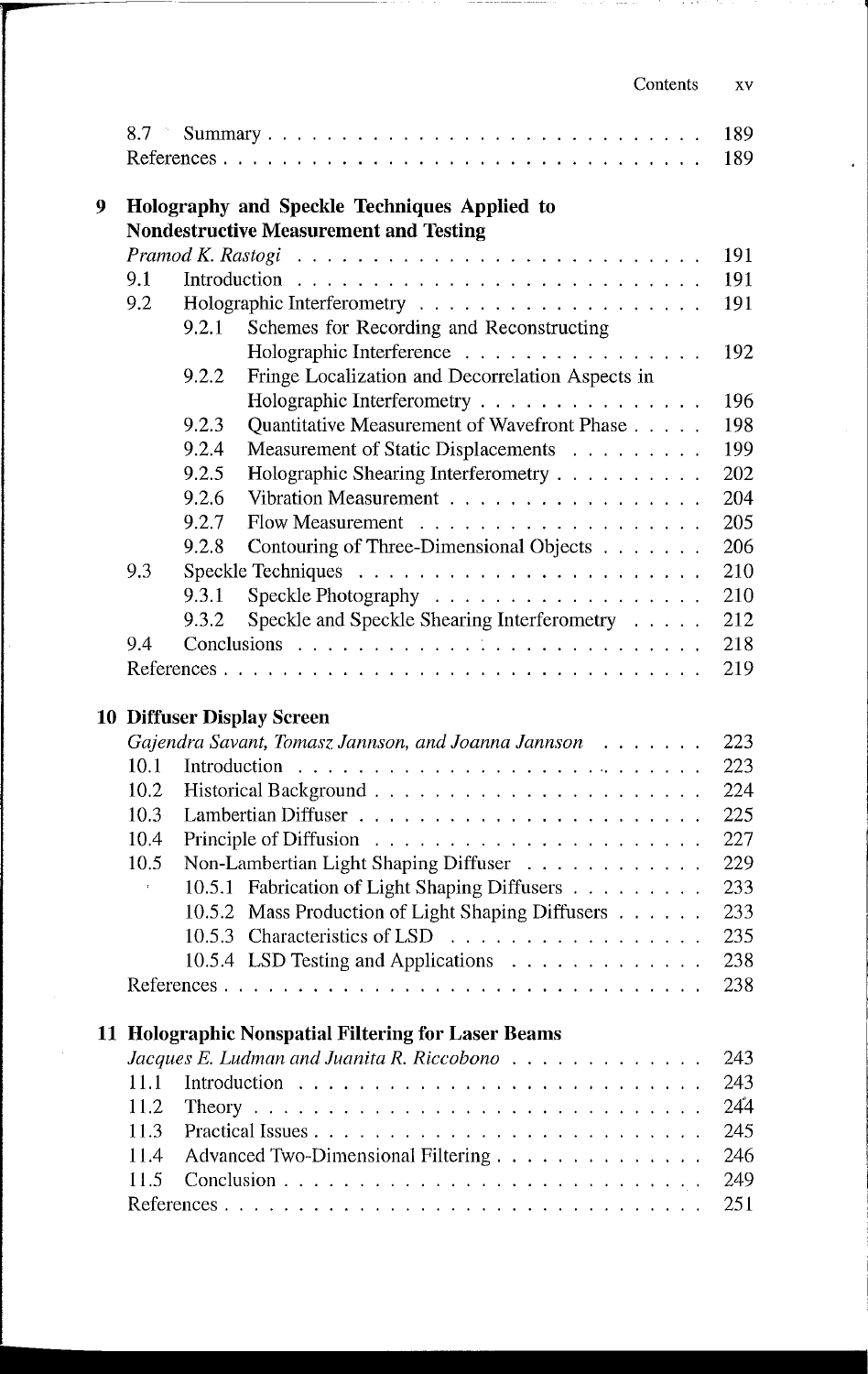#### **12 Particle Holograms**

|      | 12.2 In-Line Fraunhofer or Far-Field Holography | 254  |
|------|-------------------------------------------------|------|
|      |                                                 | 255  |
| 12.4 |                                                 | -257 |
|      |                                                 | -258 |
|      | 12.6 X-ray and Electron Holography 259          |      |
|      |                                                 | -260 |
|      |                                                 | 261  |
| 12.9 |                                                 | 261  |
|      |                                                 |      |

#### **13 Holographic Antireflection Coatings**

| Jacques E. Ludman, Timothy D. Upton, H. John Caulfield, |  |
|---------------------------------------------------------|--|
|                                                         |  |
|                                                         |  |
| 13.1.1 Why Holographic Antireflection Coatings?<br>267  |  |
| 13.1.2 Antireflection Coatings 268                      |  |
|                                                         |  |
| 13.3                                                    |  |
| 13.4                                                    |  |
|                                                         |  |
|                                                         |  |
|                                                         |  |

**279** 

### **V Physics and Holography**

|  | 14 Holography and Relativity |  |  |
|--|------------------------------|--|--|
|--|------------------------------|--|--|

r--

| 281<br>Nils Abramson |                                                     |     |  |  |  |  |
|----------------------|-----------------------------------------------------|-----|--|--|--|--|
| 14.1                 | Holographic Uses of the Holodiagram                 | 281 |  |  |  |  |
|                      | 14.1.1 Light-in-Flight Recording by Holography      | 284 |  |  |  |  |
| 14.2                 | Introduction to Einsteins Special Relativity Theory | 286 |  |  |  |  |
|                      | 14.2.1 The Michelson-Morley Experiment              | 287 |  |  |  |  |
|                      |                                                     | 288 |  |  |  |  |
| 14.3                 | Introducing Spheres of Observation Transformed into |     |  |  |  |  |
|                      |                                                     | 289 |  |  |  |  |
|                      | 14.3.1 Dynamic Transformation                       | 289 |  |  |  |  |
|                      | 14.3.2 Time Dilation and Apparent                   |     |  |  |  |  |
|                      | Lorentz's Contraction                               | 292 |  |  |  |  |
|                      |                                                     | 293 |  |  |  |  |
|                      | 14.3.4 Transformation of an Orthogonal              |     |  |  |  |  |
|                      |                                                     | 295 |  |  |  |  |
| 14.4                 | Intersecting Minkowski Light Cones                  | 297 |  |  |  |  |
| 14.5                 |                                                     | 298 |  |  |  |  |